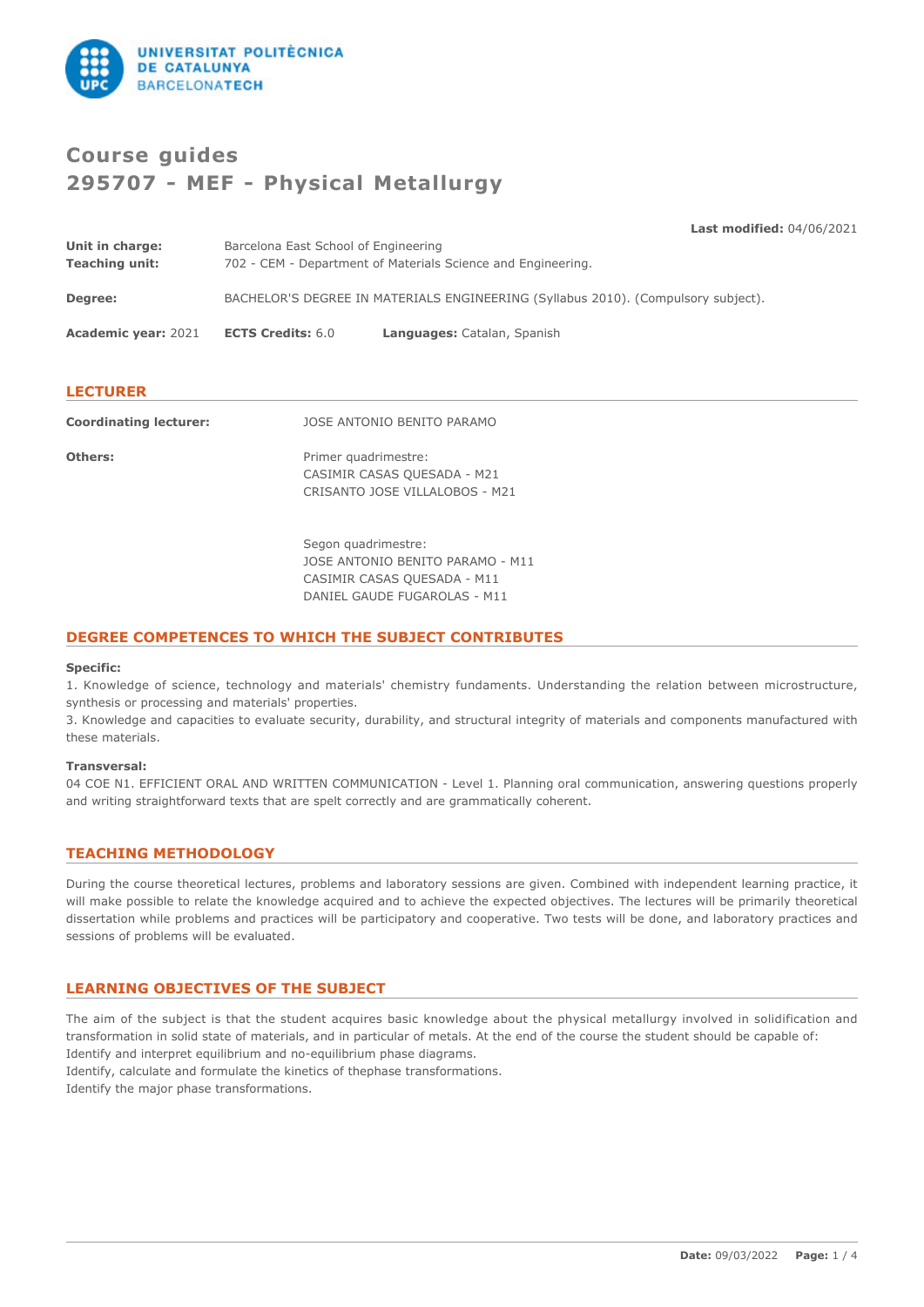

# **STUDY LOAD**

| <b>Type</b>       | <b>Hours</b> | Percentage |
|-------------------|--------------|------------|
| Hours large group | 45,0         | 30.00      |
| Hours small group | 15,0         | 10.00      |
| Guided activities | 90,0         | 60.00      |

**Total learning time:** 150 h

# **CONTENTS**

## **Chapter I. Equilibrium diagrams**

#### **Description:**

Equilibrium diagrams, Solid Solutions, Intermetallic phases. Binary, multicomponents and polyphasic systems.

#### **Related competencies :**

CEM7. Knowledge and capacities to evaluate security, durability, and structural integrity of materials and components manufactured with these materials.

CE9. Knowledge of science, technology and materials' chemistry fundaments. Understanding the relation between microstructure, synthesis or processing and materials' properties.

# **Full-or-part-time:** 22h

Theory classes: 7h Practical classes: 4h Self study : 11h

### **Chapter II: Diffusion**

# **Description:**

Diffusion en solid state. Diffusion coefficient. Diffusion equations. Diffusion mechanisms. Diffusion in alloys.

### **Related competencies :**

CEM7. Knowledge and capacities to evaluate security, durability, and structural integrity of materials and components manufactured with these materials.

CE9. Knowledge of science, technology and materials' chemistry fundaments. Understanding the relation between microstructure, synthesis or processing and materials' properties.

### **Full-or-part-time:** 26h

Theory classes: 4h Practical classes: 2h Laboratory classes: 4h Self study : 16h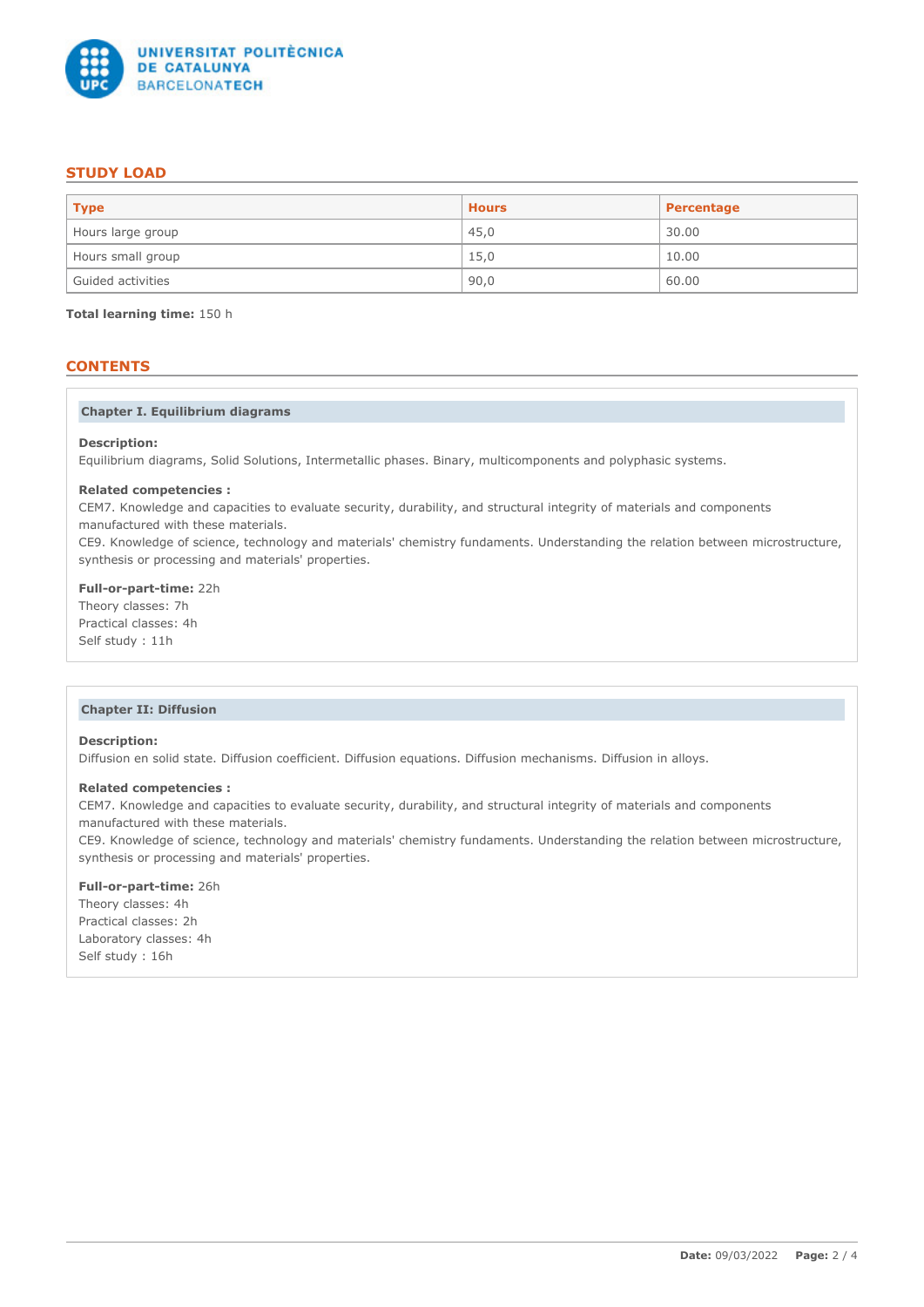

# **Chapter III: Solidification**

## **Description:**

Solidification. Solidification in metals. Nucleation and growth of crystal from pure metals and alloys. Eutectic Solidification. Ingots Solidification. Metallic glasses. Solidification defects.

# **Related competencies :**

CEM7. Knowledge and capacities to evaluate security, durability, and structural integrity of materials and components manufactured with these materials.

CE9. Knowledge of science, technology and materials' chemistry fundaments. Understanding the relation between microstructure, synthesis or processing and materials' properties.

#### **Full-or-part-time:** 32h

Theory classes: 6h Practical classes: 3h Laboratory classes: 4h Self study : 19h

#### **Chapter IV: Phase Transformations in solid state**

#### **Description:**

Phase Transformations in solid state. Nucleation and growth of precipitates. Types of precipitates. Espinodal Decomposition. Eutectoid decomposition and discontinuous precipitation. Non equilibrium diagrams (TTT and CCT). Martensitic transformation. Shape-memory alloys.

### **Related competencies :**

CEM7. Knowledge and capacities to evaluate security, durability, and structural integrity of materials and components manufactured with these materials.

CE9. Knowledge of science, technology and materials' chemistry fundaments. Understanding the relation between microstructure, synthesis or processing and materials' properties.

### **Full-or-part-time:** 41h

Theory classes: 8h Practical classes: 3h Laboratory classes: 4h Self study : 26h

#### **Chapter V: Microstructural restoration**

#### **Description:**

Recovery. Recrystallization and Grain Growth (normal and abnormal)

#### **Related competencies :**

CEM7. Knowledge and capacities to evaluate security, durability, and structural integrity of materials and components manufactured with these materials.

CE9. Knowledge of science, technology and materials' chemistry fundaments. Understanding the relation between microstructure, synthesis or processing and materials' properties.

**Full-or-part-time:** 29h Theory classes: 5h Practical classes: 2h Laboratory classes: 4h Self study : 18h